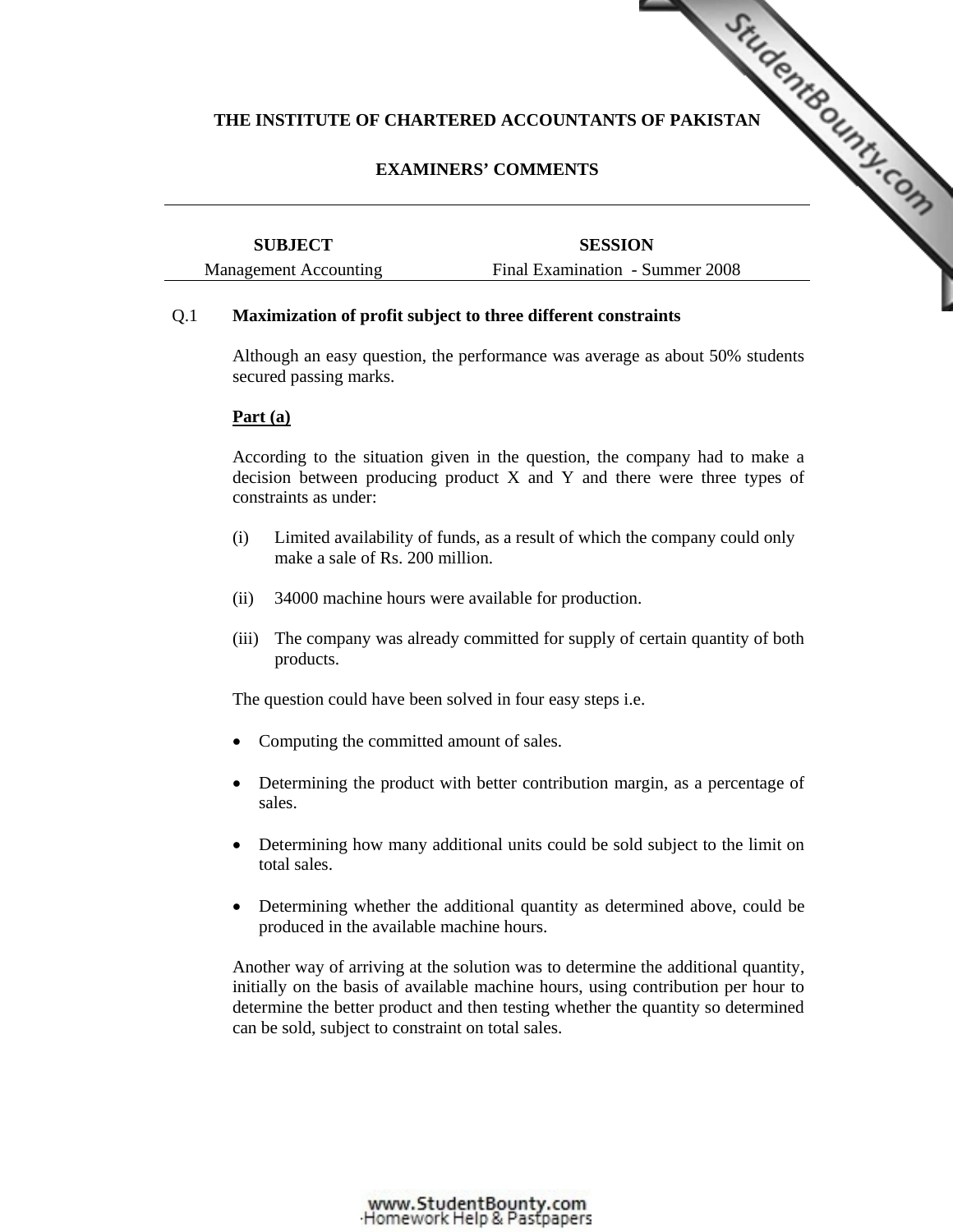The students used either method and arrived at the correct answer. The mistakes generally made in the process, were as under:

- Examiners' Comments on Management Accounting Summer 2008 Examination Control of solving were as under: (i) Instead of solving the question in the manner discussed above, many students resorted to linear programming and graphical methods of solving inequalities. Almost all such students abandoned the question halfway after having consumed a lot of time.
	- (ii) Many students who followed the first approach, did not test the second constraint i.e. machine hours. Similarly many of those who followed the latter approach, did not test the constraint related to total sales.
	- (iii) A few students wasted their time in preparing proper  $P \& L$  account for arriving at contribution per unit, which was not required.
	- (iv) Some students misinterpreted the information regarding 'production per machine hour' as 'machine hours per unit'.

# **Part (b)**

 This part involved consideration of an option to increase the sale by Rs. 60 million by availing a credit facility of Rs. 25 million. The solution involved four further steps as discussed below:

- Determining how many additional units of the better product, as determined in part (a), could be sold considering the above constraint.
- Determining the additional quantity which can be produced in the remaining available hours.
- Determining the additional contribution as a result of additional sales, applying the lower of the two quantities determined above.
- Comparing the additional contribution and mark-up payable on the credit facility.

 Only those students who successfully completed part (a), were able to complete this part of the question. However, many students ignored the constraint related to machine hours and concentrated on the constraint related to sale of Rs. 60 million. Although they managed to reach the same conclusion yet they lost marks related to the step they missed.

## Q.2 **Determination of working capital requirements**

 This was an easy topic but only about one-fifth of the students could secure passing marks. Common mistakes noted in the answer scripts were as follows:

 (i) One of the conditions mentioned in the question was that the volume of local sales will increase by 10%. Many students mis-understood it and assumed that local sales would increase from 60% of the total sales to 70% of the total sales.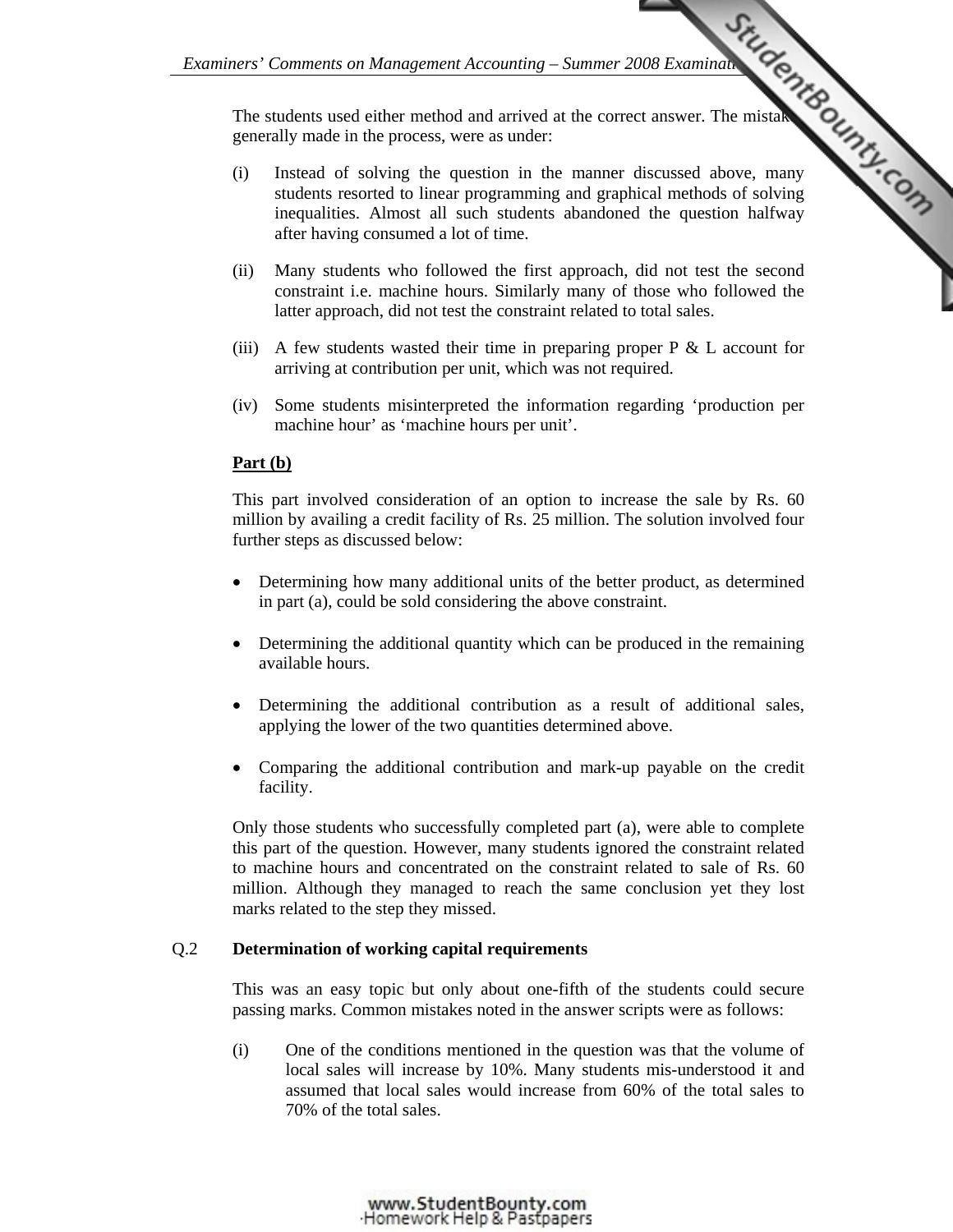- *Examiners' Comments on Management Accounting Summer 2008 Examination (AP)*<br>
The exports should have been computed as a set Rs. 1.25 billion less local sales as<br>
The comment of Rs. 1.25 billion less local sales as set an (ii) Another condition in the question was that total sales will increase 25%. Consequently, the exports should have been computed as a balancing figure i.e. total sales of Rs. 1.25 billion less local sales as discussed in (i) above. Many students could [not follow this simple](http://www.studentbounty.com/)  procedure.
	- (iii) The procedure for bifurcation of credit sales into sale to customers claiming 1% discount, 2% discount and those not claiming any discount proved too difficult. According to the question the sales on which 2% discount was claimed was twice the sales on which 1% discount was claimed. Hence discount allowed on the former was  $2 \times 2 = 4$  times the discount allowed on the latter. Since the total discount was given, the bifurcation was easily possible but very few students could do this step correctly.
	- (iv) For calculating raw materials consumption and closing stock of raw material, the calculation of increase in volume of sales was relevant. Instead, many candidates computed these on the basis of value of sales of the current financial year. Some of the students went a step further and computed it on the basis of previous years' sales. The proper method was to compute the value of current years' sales based on previous years' price which amounted to Rs. 1.151 billion, comprising of local sales of Rs. 660 million (Rs. 600 million plus 10% volume increase) plus current years' exports of Rs. 491 million, because entire increase in export was volume driven.
	- (v) Many students took purchases as equal to cost of sales completely ignoring opening/closing stocks of raw materials.
	- (vi) A large number of student calculated finished goods stock as 1/12 of Rs. 1.250 billion instead of the correct figure of Rs. 77.509 as worked out hereunder:

| increase in price. | $Rs. 48.342$ million                                                                                  |
|--------------------|-------------------------------------------------------------------------------------------------------|
|                    |                                                                                                       |
| Rs. 1.250 billion. | $Rs. 29.167$ million                                                                                  |
|                    | $Rs. 77.509$ million                                                                                  |
|                    | Raw material 48% of $1/12$ of 1.151 billion plus 5%<br>Labour and factory overheads $-1/12$ of 28% of |

- (vii) Many candidates did not consider the following, in the computation of working capital:
	- Advance to supplier against raw material C
	- Creditors related to Labour, Factory Overhead and Administration Expenses
- (viii) Many students ignored the assumption as given in the question that a year should be taken as 360 days.

www.StudentBounty.com Homework Help & Pastpapers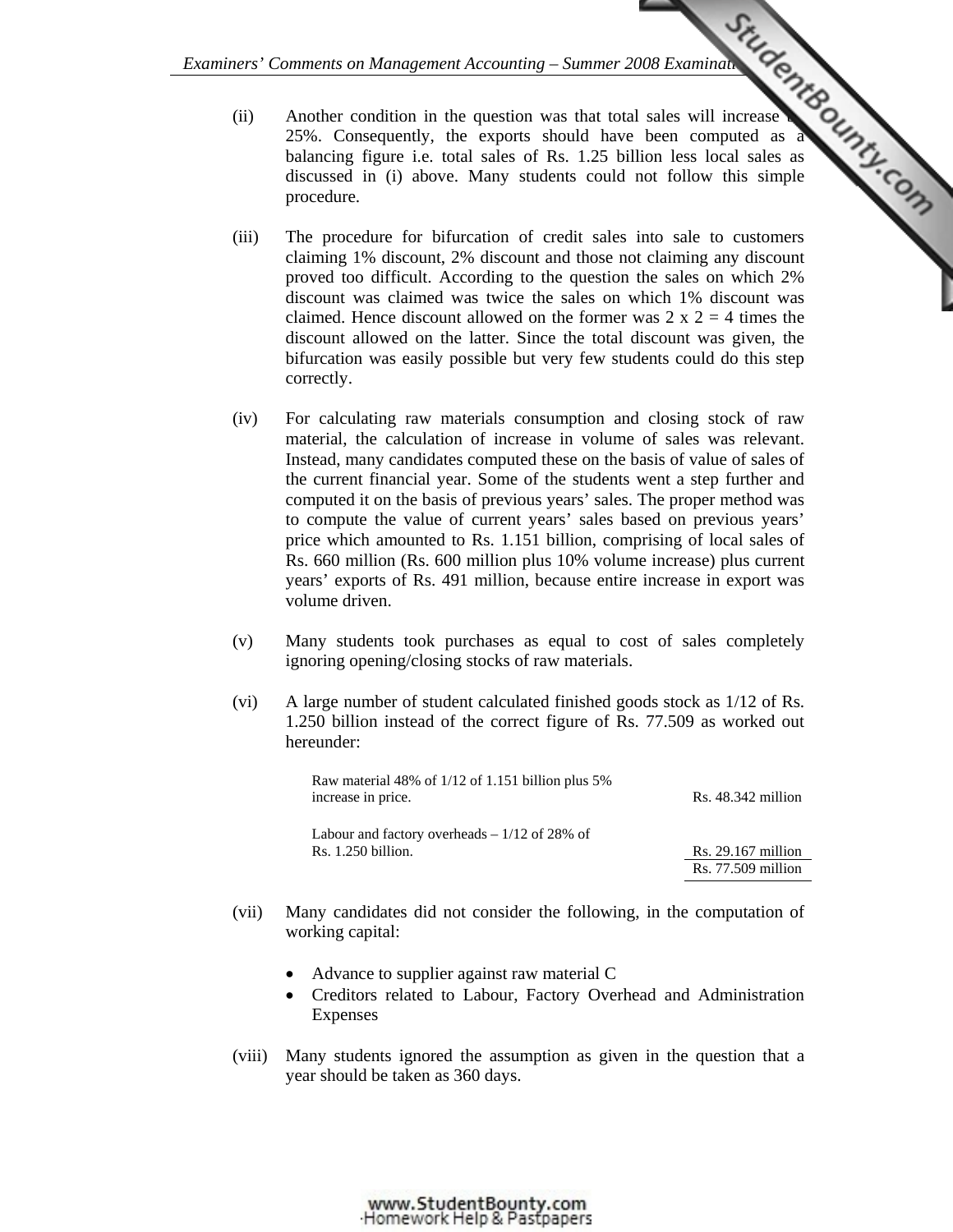## Q.3 (a) **Decision Tree**

Examiners' Comments on Management Accounting – Summer 2008 Examination Control of the students scored and majority of the students scored and majority of the students scored and the question of selective and for the studen This was a straightforward question and majority of the students scored good marks. However, a number of students did [not attempt the question](http://www.studentbounty.com/)  probably because they had not prepared this topic on account of selective studies.

## (b) **Learning Curve Technique**

This was a simple question but most of the students couldn't analyze the situation properly. The procedure to solve the question is discussed below:

 (i) Since learning curve was 80% and the first unit was produced in 5000 hours, the average and total hours for first 16 units could be computed as follows:

| No. of units | <b>Average hours</b> | <b>Total hours</b> |
|--------------|----------------------|--------------------|
|              | 5,000                | 5,000              |
|              | 4,000                | 8,000              |
|              | 3,200                | 12,800             |
|              | 2,560                | 20,480             |
|              | 0.48                 | 32,768             |

- (ii) The total hours for 9 to 16 units would then be  $32,768 20,480 =$ 12,288 hours (since 8 units had already been produced and supplied).
- (iii) Computing the total cost including material, labour (as discussed in the above step) and factory overhead, was quiet easy as all the relevant information was clearly given in the question.
- (iv) Calculating profit and determining the desired selling price.

 A large number of students got confused in following the above steps and made either of the following mistakes:

- Took average time for  $9 16$  units as 2048 hours and therefore total time as  $2048 \times 8 = 16,384$  hours.
- Worked out the time for first 8 units without realizing that 8 units had already been produced in the first order and they were supposed to calculate the time for the new order.
- Worked out the time for 56 units probably because there was a mention of 56 units in the first paragraph of the question but in a very different context.
- Computing the margin as 20% of cost instead of 20% of Sale Price.

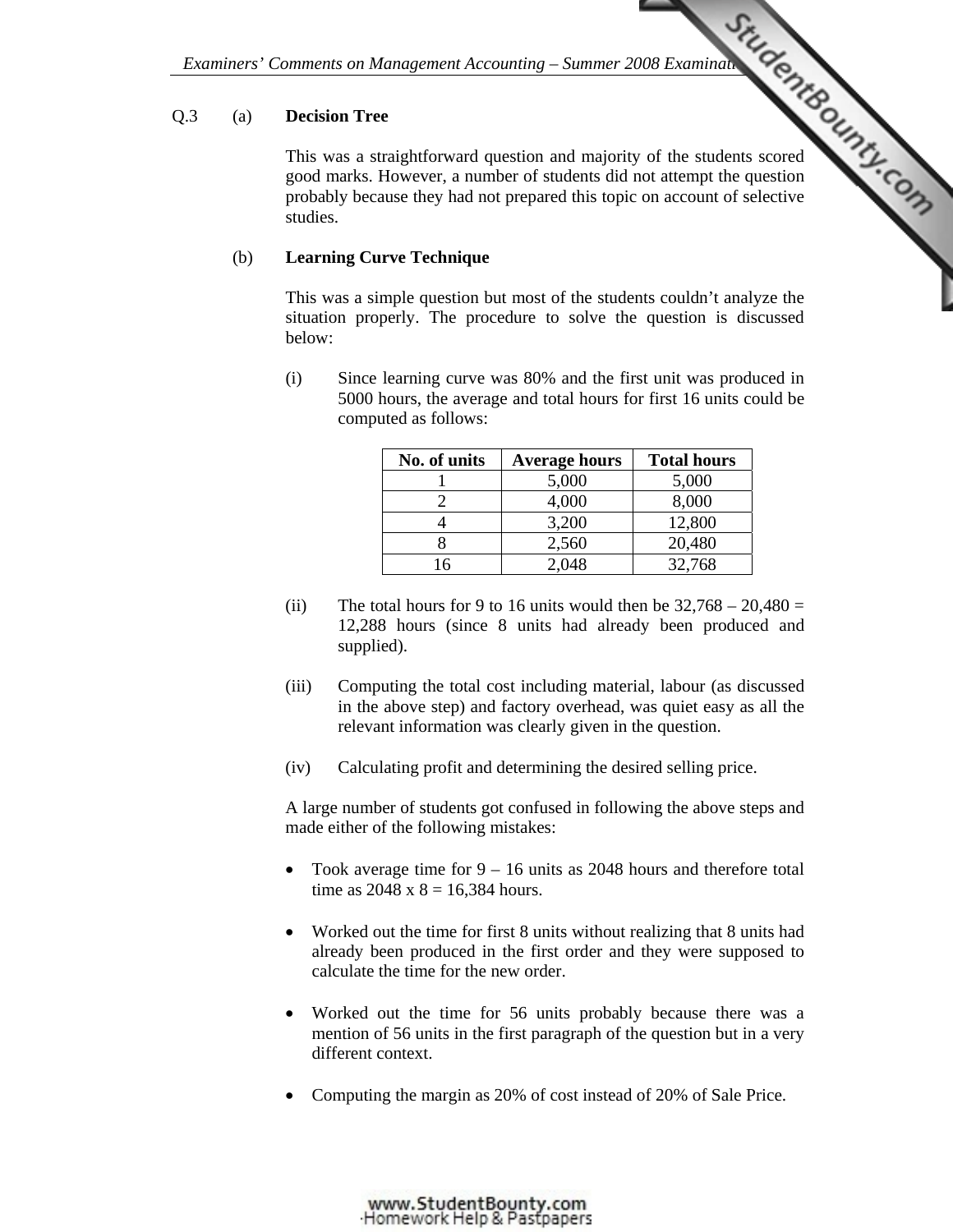## Q.4 **Computing actual costs and variances**

Examiners' Comments on Management Accounting – Summer 2008 Examination Contractors of Summer 2008 Examination Contractors of Contractors of Summer 2008 Examination Contractors of Contractors of Contractors of Summer 2008 E In the past, the students had not fared well in questions based on standard costing. However, this time the performance was far better as about 36% were able to secure passing marks. Some of the common mistakes were as follows:

- (i) Many students could not calculate actual selling p[rice per unit which was](http://www.studentbounty.com/)  Rs. 95 (100 / 1.0526).
- (ii) Some students could not compute the volume of sales i.e. 4,850,000 units (adverse selling price variance of Rs. 24.25 million divided by adverse variance of Rs. 5 per unit).
- (iii) Many students could not compute the actual usage of material Z which was required for Calculating Material Mix Variance. The calculation was simple, considering the following information given in the question:
	- Since yield variance was "Nil", the actual (total) material consumption per unit should have been equal to the standard usage i.e. 30 kg.
	- The actual consumption of material X was  $4.50$  kg per unit, i.e.  $10\%$ below budget.
	- Actual consumption of material Y was 10.60 kg. i.e. 6% above budget.
	- Hence the remaining consumption was of material Z i.e. 14.90 Kg  $(30.00 - 4.50 - 10.60)$ .

#### Q.5 **Determining cost under two different cost allocation methods**

- (a) This part of the question was quiet easy as the basis of allocation of each type of factory overhead to the four activities, was clearly given in the question. The only issue which created some confusion was that 55% of the Administrative salaries were shown in the question, under the heading "Unallocated". The unallocated portion obviously meant that it could not be allocated to any of the given activities. However, many students tried to allocate it also, in different ways, all of which were obviously, incorrect.
- (b) In this part the students were required to ascertain the amount of discount that may be allowed to a customer, if the company decides to use the ABC system of costing and consequently, changes the basis of working out the price. The answer consisted of three main steps as under:
	- Working out the Cost under the present method and computing the price which had been quoted by adding a mark up of 50%.
	- Working out the cost under ABC method of costing and computing the sale price after adding 20% margin, **on selling price**.

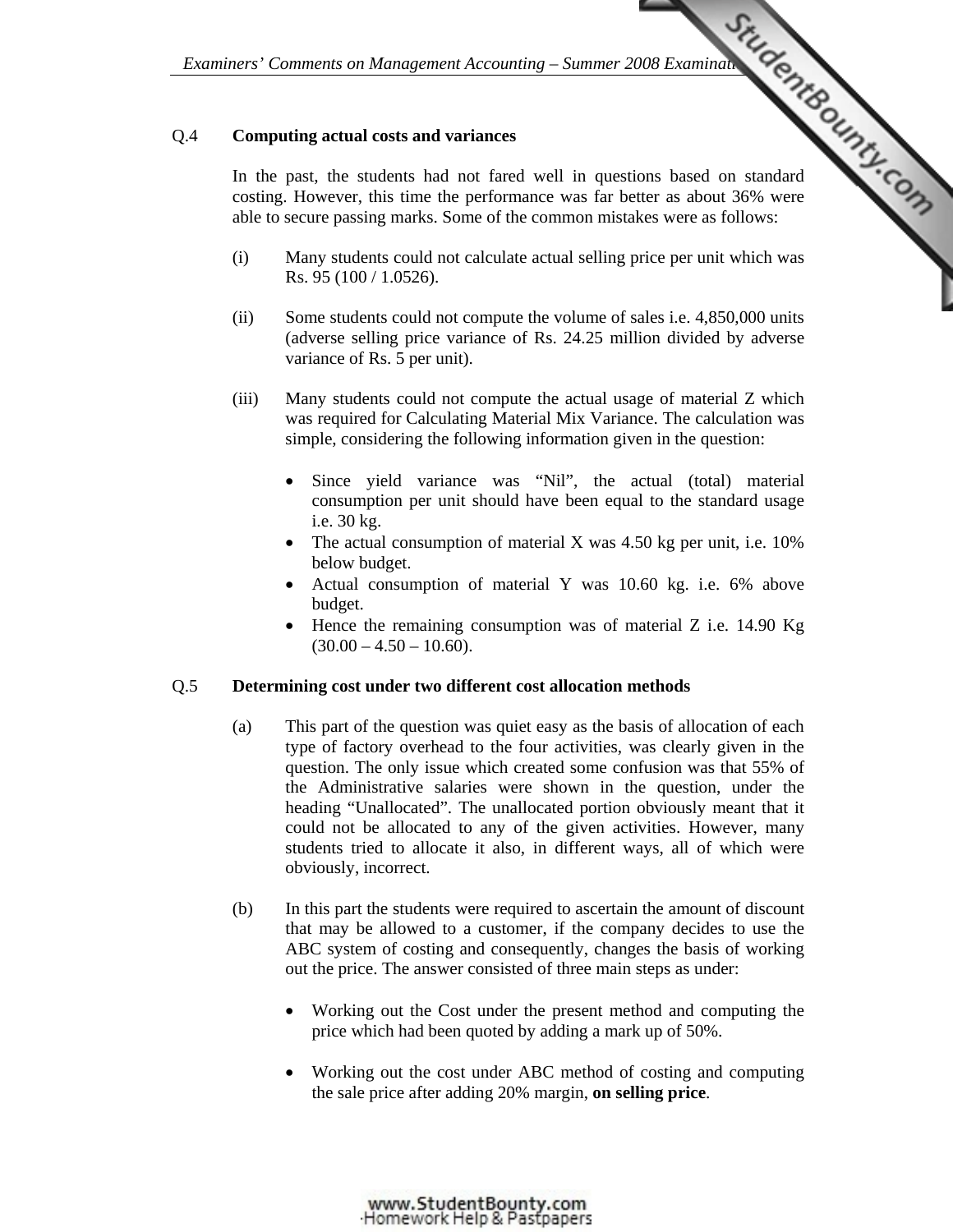• Taking, the difference between the price computed under either method, to determine the discount that can be offered.

*Examiners' Comments on Management Accounting – Summer 2008 Examination Computed Under either*<br>
The between the price computed under either<br>
The discount will an discount will are discount will Although some students were unable to understand how the discount will be determined but the majority followed the corr[ect procedure. The most](http://www.studentbounty.com/)  common error was in computing the margin under the ABC Method as many students calculated it by taking 20% of cost instead of 20% of selling price.

Q.6 This proved to be the most difficult question of the paper. According to the situation given in the question, the management of a company (KL) wanted to decide whether to continue the present system of out-sourcing of services required to be provided during the period of warranty or to start providing the services itself. Majority of the students couldn't comprehend the whole situation and produced answers consisting of various steps without being able to integrate them for arriving at the final conclusion.

The common errors were as follows:

- (i) There were two approaches to solve the question (i) total revenue and cost approach whereby total profit/margin earned under both options was to be computed and (ii) differential margin approach whereby only the increase or decrease in the margin under the proposed option, was to be computed. Most students mixed up the two approaches and consequently made many errors.
- (ii) Very few students were able to compute the total billing under the new proposal. Majority of the students split commission of Rs. 990,000 in the ratio of 20:80 for domestic and industrial consumers and then grossed them up by 15% and 10% to arrive at the total billing of Rs. 9,240,000. The correct approach was as follows:

|                                         |   | <b>Customers</b> |            |           |
|-----------------------------------------|---|------------------|------------|-----------|
|                                         |   | Domestic         | Industrial | Total     |
| Ratio of services provided by AHA       | А | 20               | 80         | 100       |
| Share of KL $(\%)$                      | B |                  | 10         |           |
| Ratio of $KL$ 's share $- AxB$          |   |                  |            |           |
| Annual share received from AHA 990x3/11 |   |                  |            |           |
| and $990 \times 8/11$                   | D | 270,000          | 720,000    | 990,000   |
| Total billing by $AHA - D/B$            | E | 1,800,000        | 7,200,000  | 9,000,000 |

- (iii) An important step was to calculate the cost of labour and overheads. The procedure involved and the common mistakes are discussed below:
	- Calculating the net recoveries by AHA amounting to Rs. 8,010,000 i.e. total billing of Rs. 9,000,000 less share paid to KL amounting to Rs. 990,000. Most of the candidates failed to deduct Rs. 990,000.